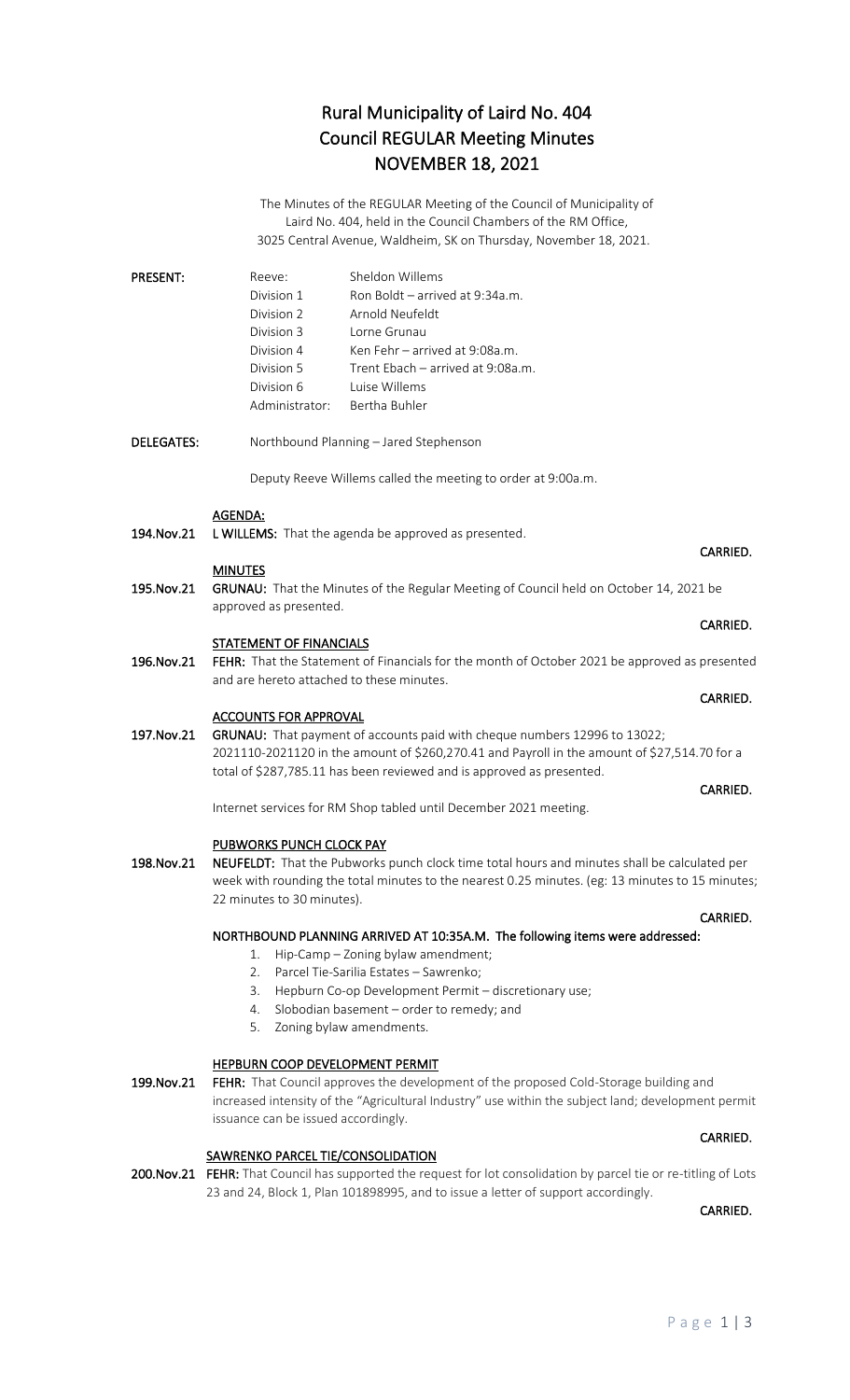## Rural Municipality of Laird No. 404 Council REGULAR Meeting Minutes NOVEMBER 18, 2021

### SLOBODIAN BASEMENT ORDER TO REMEDY

201.Nov.21 FEHR: That Council direct planning and administration to proceed with enforcement under The Planning and Development Act, 2007, to address the matter of the incomplete development and foundation located on Lot 40, Block 1, Plan 101929631, within Sarilia Estates.

**CARRIED.** The contract of the contract of the contract of the contract of the contract of the contract of the contract of the contract of the contract of the contract of the contract of the contract of the contract of the

#### HIPCAMP ZONING BYLAW AMENDMENT

202.Nov.21 EBACH: That Council direct planning and administration to prepare the necessary planning bylaw amendments to provide more site-specific evaluation and flexibility in the development permit application requirements for lands which may have potential hazard lands related to geotechnical matters.

#### WINTER WEIGHTS

203.Nov.21 BOLDT: That we follow Ministry of Highways and Infrastructure winter weight Orders 2021-2022, and furthermore, to be reviewed at February 2022 Council meeting for reconsideration.

**CARRIED. CARRIED.** 

**CARRIED.** The contract of the contract of the contract of the contract of the contract of the contract of the contract of the contract of the contract of the contract of the contract of the contract of the contract of the

#### UNPAID TAXES 2021

204.Nov.21 BOLDT: That the 2021 Unpaid Taxes listing has been received and acknowledged by Council.

#### GRAVEL EXTRACTION FEES BYLAW NO. 01-2022

205.Nov.21 BOLDT: That Bylaw No. 01-2022, being a Gravel Extraction Fee bylaw, be read for the First Reading.

**CARRIED.** The contract of the contract of the contract of the contract of the contract of the contract of the contract of the contract of the contract of the contract of the contract of the contract of the contract of the

#### GRAVEL EXTRACTION FEES BYLAW NO. 01-2022

- 206.Nov.21 GRUNAU: That Bylaw No. 01-2022, being a Gravel Extraction Fee bylaw, be read for the Second Reading.
- **CARRIED.** The contract of the contract of the contract of the contract of the contract of the contract of the contract of the contract of the contract of the contract of the contract of the contract of the contract of the GRAVEL EXTRACTION FEES BYLAW NO. 01-2022 207.Nov.21 NEUFELDT: That Bylaw No. 01-2022, being a Gravel Extraction Fee bylaw, be read for the Third
- Reading. UNANIMOUSLY CARRIED.

#### GRAVEL EXTRACTION FEES BYLAW NO. 01-2022

208-Nov.21 FEHR: That Bylaw No. 01-2022, being a Gravel Extraction Fee bylaw, be read for the Third Reading and Adopted.

#### **CARRIED.** The contract of the contract of the contract of the contract of the contract of the contract of the contract of the contract of the contract of the contract of the contract of the contract of the contract of the

CARRIED.

Foreman Penner's verbal report received at 11:21a.m.-11:55a.m. No written report received.

Councillor Neufeldt left the meeting at 11:56a.m.

#### RECESSED FOR LUNCH AT 12:35P.M. RECONVENED THE MEETING AT 1:32P.M.

#### **MUNICIPAL REVENUE SHARING DECLARATION 2021**

**209.Nov.21 GRUNAU:** That the Council of the RM of Laird No. 404 confirms the municipality meets the following eligibility requirements to receive the Municipal Revenue Sharing Grant which includes the following:

- 1. Submission of the 2021 Audited Financial Statement to the Ministry of Government Relations (to be submitted after audit date of January 27, 2022 by Auditor);
- 2. The Municipality does not run a Municipal Waterworks Systems;
- 3. In Good Standing with respect to the reporting and remittance of Education Property Taxes;
- 4. Adoption of a Council Procedures Bylaw;
- 5. Adoption of an Employee Code of Conduct; and
- 6. All members of council have filed and annually updated their Public Disclosure Statements, as required; and

That we understand if any requirements are not met, our Municipal Revenue Sharing Grant may be withheld until all requirements are met (use only if not all requirements are met); and That we authorize the Administrator to sign the Declaration of Eligibility and submit it to the Ministry of Government Relations.

CARRIED.